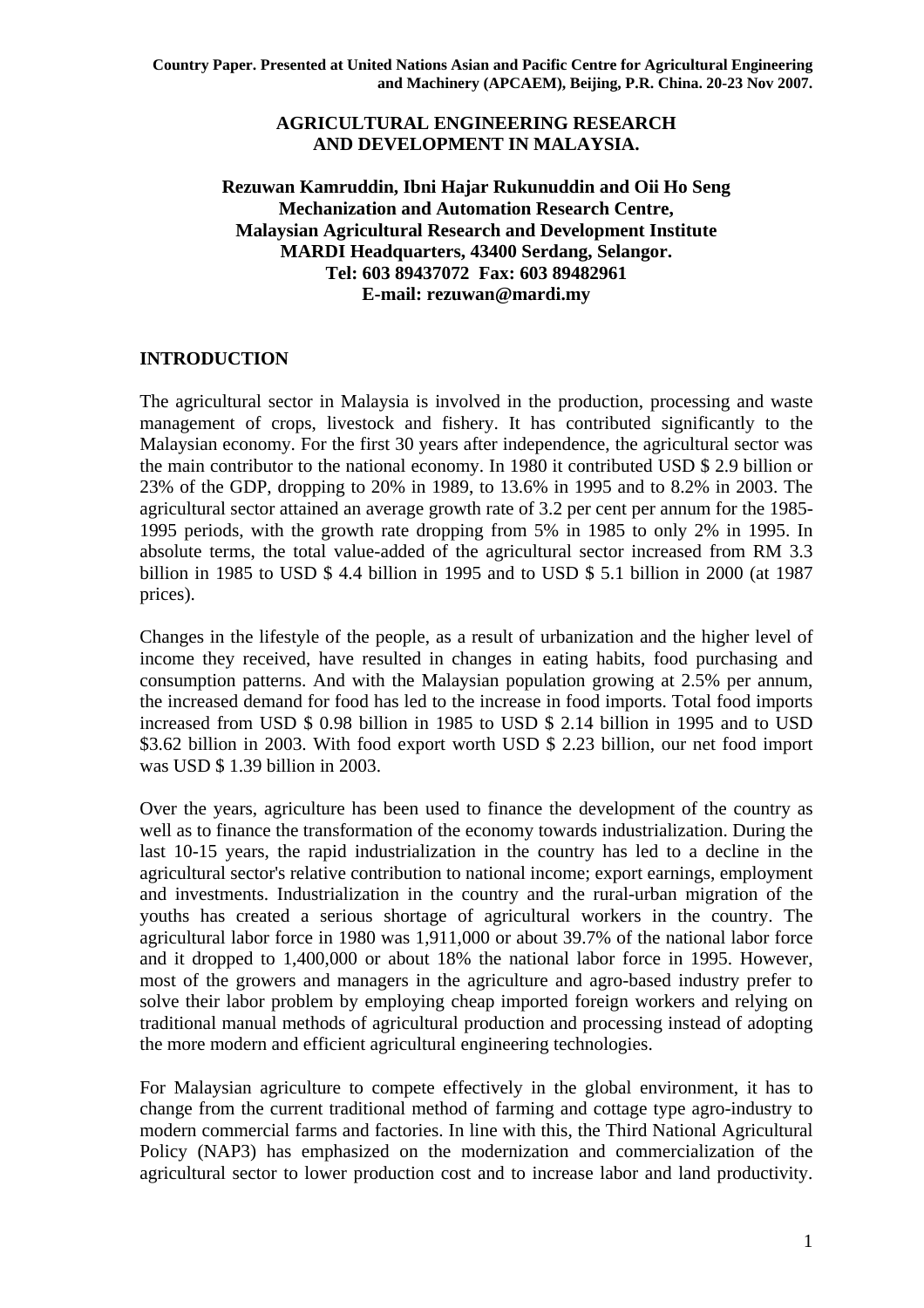The applications of agricultural engineering technologies constitute the major aspects of this agriculture modernization.

Agriculture engineering is needed to serve as catalysts or pacesetters to stimulate the growth in our agriculture, food and agro-based industry. At the same time, the industry must change in order to be able to make full use of agricultural engineering to respond to the changing demands of agriculture and society.

# **AGRICULTURAL ENGINEERING IN MALAYSIA**

The level of input of engineering technologies into agriculture (comprising the production, processing and waste management of crops, livestock and fishery) is generally still low. Only land preparation is fully mechanized in both the plantations and the smallholdings. Significant progress has been achieved in the mechanization of field maintenance and crop maintenance operations in the plantations. Harvesting in the plantation is still essentially manual. Post-harvest handling and packing house operations of fruits, vegetables and other crops are also manual. In the smallholding sector, rice has achieved a fairly high level of mechanization in most operations.

Presently most of the agricultural machinery used in the country is imported and it amounts to about USD \$ 70-USD \$ 84 millions annually. The machines are imported either as semi knock down (SKD) or complete built up units (CBU) and either new or used (to be reconditioned locally).

The range of machinery that is locally manufactured or fabricated are broad but the volume of each type is not high. The manufacture of these machines is dependent on imported materials and components. A few of the locally manufactured machinery such as sprayers, tillers and rubber processing machines are being exported.

The locally manufactured agricultural machines include the rotary tiller, rotary slasher, rotary oil palm front mulcher, maize seeder, rice stubble slasher, fertilizer spreader, agricultural trailer tanker, oil palm fruit bunch loader, oil palm fruit bunch trailer, oil palm fruit bunch infield transporter, oil palm fruit bunch collector, manual knapsack sprayers, agricultural hand tools, and oil palm and rubber processing machines.

Most of the agro-based and food processing industry consists mostly of small sized firms. These small firms, which are mostly family concerns, are run in the traditional manner, often manual in operation and with little attention to hygiene or quality control. Their sources of funds are usually severely limited. Typical examples of the small operations are manufacturing of coffee, spices, noodle, biscuit, bakeries and fish based food.

The few large food-processing plants are equipped with modern machinery and utilize upto-date processing technology and they keep abreast with the latest innovation in the industry. They include the canning, sugar refineries, beverage and instant noodle industries.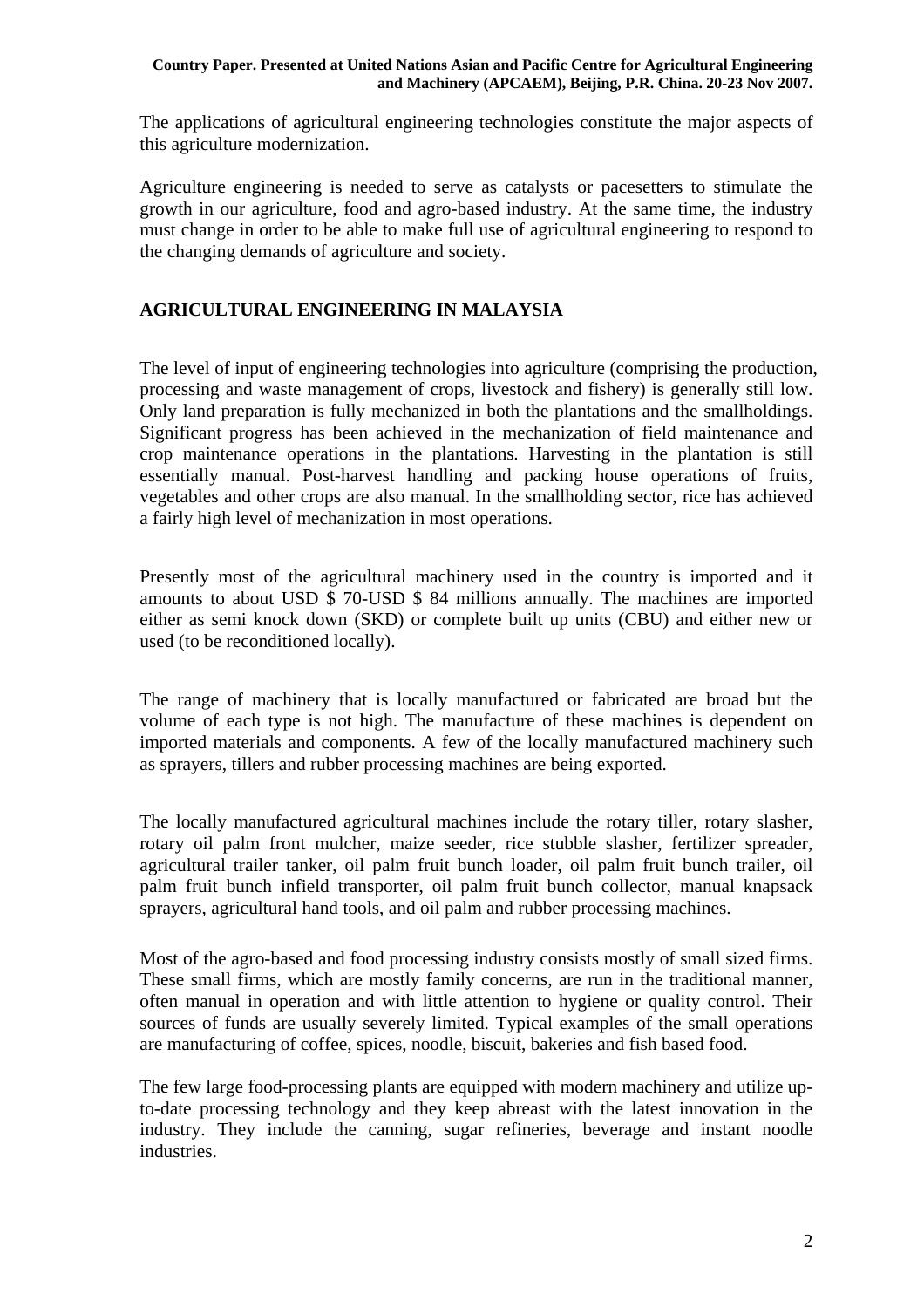Agricultural engineering plays an increasingly pivotal role in supporting the continued growth of the agriculture and agro-based industry under the current full-employment situation where labor is scarce and costly. The national policy to reduce dependence on unskilled foreign labor is encouraging the agriculture and agro-based industry sector to consider adopting capital-intensive and management-intensive agricultural engineering or mechanization technologies.

## **CONSTRAINTS AND CHALLAENGES IN AGRICULTURAL ENGINEERING**

Some of the major constraints and challenges affecting the generation and adoption of agricultural engineering technologies in Malaysia are as follows:

### *High and increasing cost of production*

Malaysian agriculture is operating under competitive global environment and is losing grounds due to increasing costs of production especially that of labor, machinery use and water control. They are related to the high costs of imported technology of agricultural machinery and irrigation equipments. Apart from that there is a serious shortage of agricultural workers due to competition from other sectors of the economy especially the manufacturing and the construction sector. This problem is expected to worsen in the near future and will be particularly acute in the rice, oil palm, rubber and cocoa plantations as well as in the rice and fruit producing areas.

### *Intensification of production per unit area*

Resources especially land and water are and will be the limiting factor in agricultural production. Therefore there is a need to optimize the use of land resource such as by intensifying the production capacity per unit area and to reduce the risk factor of water in crop production so as to stabilize yield and quality. This calls for a change in the approach towards a better planned and more systematic system which incorporates higher level of agricultural engineering inputs.

### *Competition from other sector*

The input and utilization of agricultural engineering technologies is highly capital intensive investment, requiring long term commitment in the terms of resources such as finance and full management support. In such a situation, the agricultural sector has to compete for the resources with other sectors of economy. Finance and credit facilities are also not easily and readily available. Small farm entrepreneurs are reluctant to invest in machinery preferring instead to rely on contract hiring services and other short term options that are available.

### *Limiting water resources*

The total fresh water withdrawal is expected to increase from the present 11.6 billion cubic meters to 15.2 billion cubic meters by year 2010 with the substantial increases expected from higher priority domestic and industrial consumers while agriculture's consumption is projected to drop from 75 to 68 %. Irrigated agriculture must therefore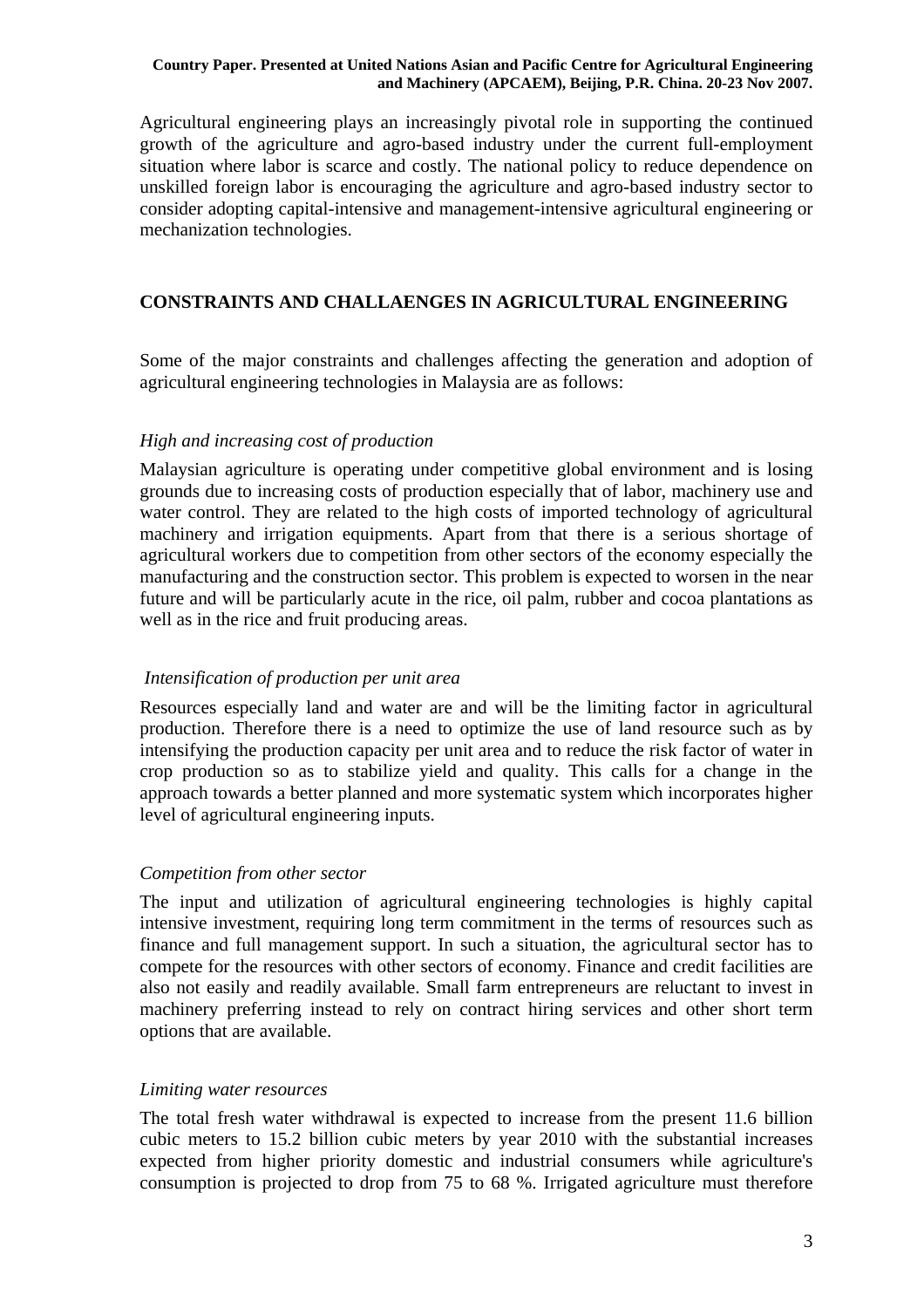improve on the efficiency of water use. Rainfall harvesting is still effective with only 2.1 % of total rain water actually harvested. Suitable on-farm water resources must be developed.

### *Limiting land resources.*

With the rapid pace of industrialization and high population growth in the country, more and more agricultural lands that are close to the urban centers are being converted into industrial lands and residential lands. Agriculture has to expand into the problem lands that have inherent constraints to the application of agricultural engineering technologies. Each has its own specific problems that are related to machine access and water control. Peat has high water table, wood obstruction and low bearing capacity problems; steepland has erosion, machine access and manoeuvrability problems while wet clay soils are difficult to drain and have very poor machine trafficability performance.

### *Uneconomic farm size*

Within the smallholding sector, the farming plots, particularly those which are used for food crop production, are smaller than their respective minimum economic farm sizes to be able to enjoy economy of scale of production with respect to the use of farm machinery and other engineering technologies. Past experience in land consolidation has indicated that significant improvement in machinery usage and water control which resulted in a more efficient production capability being achieved.

## *Concept of agricultural modernization*

Agricultural modernization is synonymous with the application of engineering technologies in agriculture. The concept of mechanized farming is not fully understood and practiced in the agricultural sector in this country. Mechanization has always played the supporting role in agricultural development. In years to come, due to labor and cost constraints, only those crops that can be highly and effectively mechanized will be able to service and sustain in the highly competitive local and global environments. Water control and management has never been institutionalized as a factor of production, side from paddy, and to a certain extent tobacco, floriculture and vegetable.

### *Research and development contribution*

Agricultural engineering technologies in general are still lacking. The development of sufficient research facilities and training of more skilled personnel including exposure to the latest technologies that are available overseas are urgently needed to accelerate research and development efforts in the generation of innovation technologies to solve the immediate problems besetting the agriculture sector.

### *Import duty on machinery and equipment*

Machinery parts and components that can be used for both agricultural and nonagricultural purposes tend to be categorized under non-agricultural purposes. Hence tax exemption is denied and this makes their use in agriculture costly and non-viable. An agricultural soft soil transporter, for example is classified under the same category as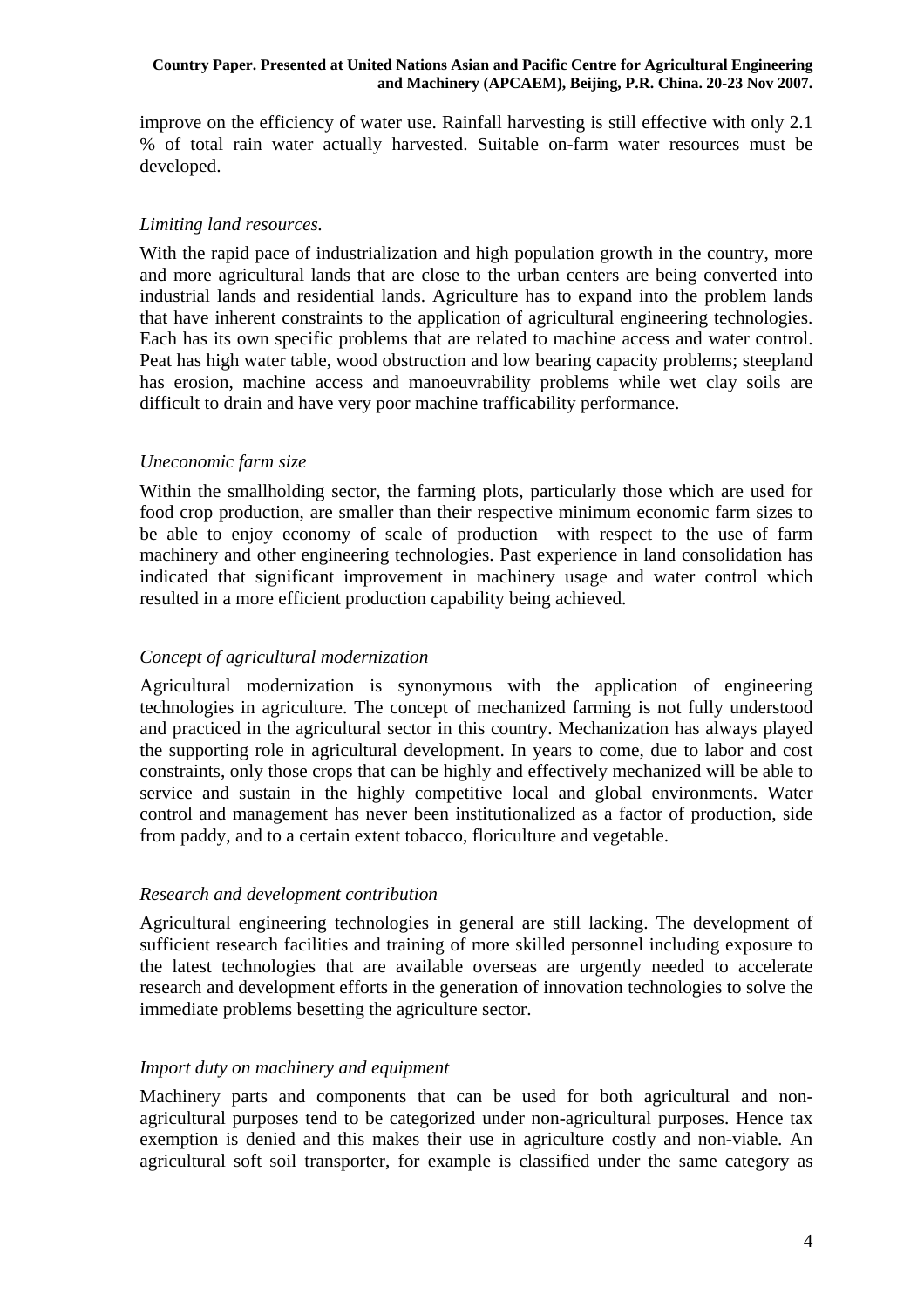construction machinery due to its possible use in the construction industry. It is slapped a hefty 35 % import duty and in addition is subjected to 10 % sales tax.

## *Unavailability of suitable technology locally*

Dealers in agricultural and food machinery, for example, are reluctant to supply specialized machinery that are not commonly and widely used in this country due to the uncertainties involved and the high cost of stocking spare parts. Under such situation, it would be impossible to obtain and utilize the most economically optimum agricultural engineering technology packages.

#### *Farm setup not designed for use of agricultural engineering technologies*

Most of the present farm layout and infrastructural facilities are generally not designed for efficient use of agricultural engineering technologies. Mechanization and irrigation are usually not taken into account in the initial planning stage. When the need for the technologies is realized at a larger stage, the optimum design will have to be compared within the existing layout and situation. The physical nature of the farm itself such as soft soil, water-logged, and steep terrain often makes it not conducive for mechanization and this has resulted in low mechanization efficiency. The application of the wrong mechanization package can lead to negative long term effects such as the soil erosion and loss in productivity in steep terrain and the destruction of the hardpan of the paddy fields.

### *Formal industry linkages*

Current efforts towards establishment of formal linkages between the agricultural engineering research and development centers with the machinery manufactures, dealers and the extension agencies should be intensified up for better and more efficient flow of information, technology and feedback to and from farmers. Similar linkages with international research and development centers to increase the flow and exchange of the latest information on technological developments should be developed.

#### *Certification of agricultural machinery and irrigation components.*

There is no mandatory certification of agricultural machinery before they are allowed to be used in this country. The effect of this is that inappropriate machinery that are of flow quality and detrimental to the environment, soil structure and operators safety are being marketed in the country freely. The same applies to irrigation equipments and components (such as emitters and filters) which have never really been tested to verify the manufactures' claims.

#### *Funding and skill technical workers*

The lack of industrial extension, and difficult access to fund for pilot production and commercialization of research and development results are the factors that contribute to the slow and difficult. Process of technology transfer from local R&D centers to the industry. Technical manpower relevant to the agriculture machinery industry comprising of technicians, mechanics, and machine operators are seriously lacking in the country. A programme is required to increase the supply of these workers.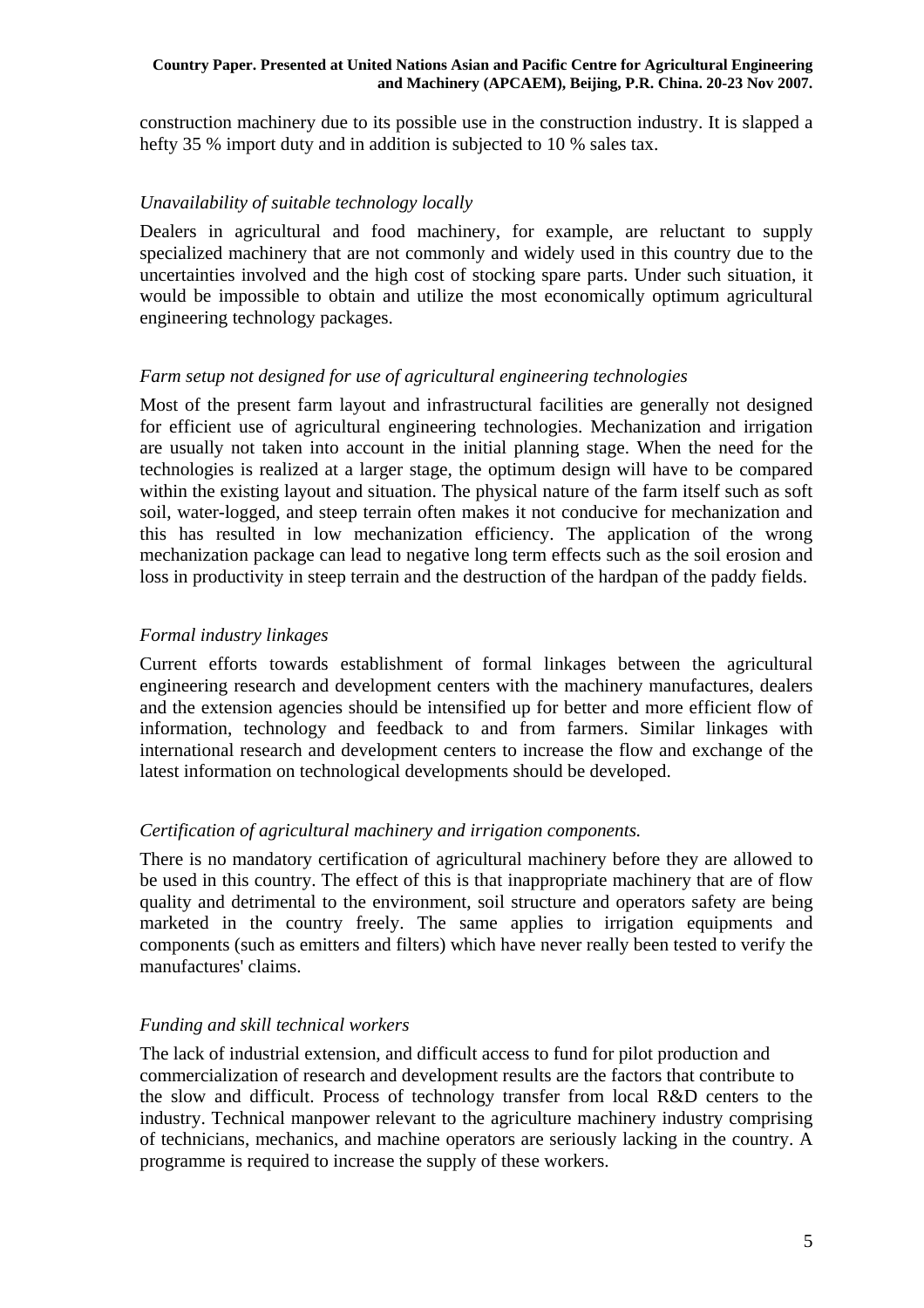### *High capital investment*

Mechanized agricultural and food production requires higher capital investment than the traditional manual method. But agricultural enterprises involve higher risks compared to other economic activities and they yield relatively lower returns. Strategies that ensure cost effectiveness and viability of mechanized technologies should be put in place.

## **DEMAND OF ADVANCEMENT IN AGRICULTURAL ENGINEERING**

Agricultural engineering is the application of a variety of engineering disciplines in agriculture to produce agricultural products and to manufacture agro-based products. It is dedicated to the application of engineering principles for the advancement of food production, fiber production, and other biological needs.

Field operations such as irrigation, drainage, soil conservation and environment conservation are important in successful farming and they make use of knowledge in agricultural engineering that are integrated with knowledge in biological other sciences. As an example, knowledge in agricultural chemistry are useful in dealing with vital farm problems such as uses of fertilizer, insecticide, and fungicide, soil makeup, analysis of agricultural products, and nutritional needs of farm animals. Meanwhile, agricultural engineering provides the machinery and equipment to apply the fertilizer, insecticide and fungicide efficiently.

Scientific methods are applied to pest control, limiting the widespread use of insecticides and fungicides and applying more varied and targeted techniques. New understanding of significant biological control measures and the emphasis on integrated pest management have made possible more effective control of certain kinds of insects. Meanwhile agricultural engineering provides the chemical application equipments and the strategies to use them safely.

Plant breeding and genetics contribute immeasurably to farm productivity. Genetics has also placed livestock breeding on a scientific basis. Meanwhile, agricultural engineering provides the machinery for mechanization to reduce the drudgery of farm work and to cope with the increased farm productivity. More significantly, mechanization has enormously increased farm efficiency and productivity.

Agricultural engineering covers environmental systems, food production, biological resources or ecological systems, and power and machinery systems. Basically, agricultural engineers are equipped with knowledge and capability in writing, social sciences, and economics, along with mathematics (calculus and statistics), chemistry, physics, and biology. Agricultural engineers are provided with fundamental knowledge of the life sciences and how biological systems interact with their environment. In addition, they are equipped with expertise in thermodynamics, mechanics, instrumentation and controls, electronics and electrical circuits, and engineering design.

Agricultural Engineering has advanced to the stage where it may now be sub-divided into the following specialized categories: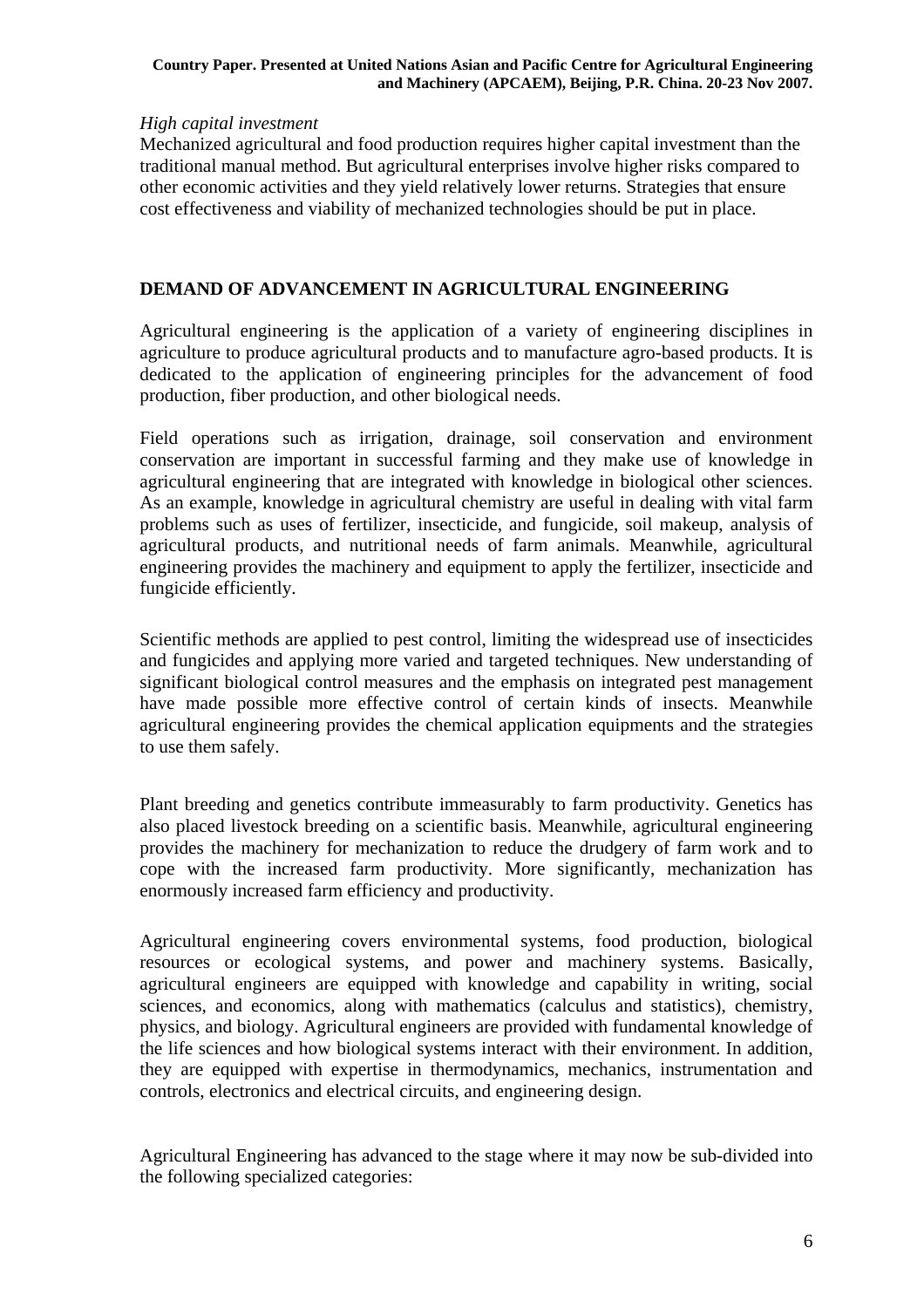## *Biological (Agricultural) Engineering*

One of the most rapidly growing sub-disciplines of agricultural engineering is biological engineering that applies engineering practice to problems and opportunities presented by living things and the natural environment. This category of agricultural engineers is involved in a variety of exciting interests that continue to emerge as our understanding of science and nature grows. Areas of interest range from environmental protection and remediation, to food and feed production, to medicine and plant-based pharmaceuticals and packaging materials. Biological agricultural engineers may also design medical implants and devices, instrumentation and imaging products while others may develop techniques and strategies for natural pest control and treatment of hazardous wastes, for composting, and for enzyme processing of biomass, food, feed, and wastes.

## *Natural Resource (Agricultural) Engineering*

Our environment is fragile. Events like the El Nino phenomenon remind us that our soil and water are vulnerable to degradation by both natural and man-made forces. These agricultural engineers are equipped with expertise in environmental work to better understand the complex mechanics of these resources, so that they can be used efficiently and without degradation. These engineers determine crop water requirements and design irrigation systems. They are experts in agricultural hydrology principles, such as controlling drainage, and they implement ways to control soil erosion and study the environmental effects of sediment on stream quality. Natural resources engineers design, build, operate and maintain water control structures for reservoirs, floodways and channels. They also work on water treatment systems, wetlands protection, and other water issues.

### *Power Systems and Machinery Design (Agricultural) Engineering*

These agricultural engineers focus on designing advanced equipment, making it more efficient and less demanding of our natural resources. They develop equipment for food processing, highly precise crop spraying, agricultural commodity and waste transport, and turf and landscape maintenance. This is in addition to the tractors, tillage equipment, irrigation equipment, and harvest equipment that have done so much to reduce the drudgery of farming. Their work remains challenging as technology advances, production practices change and equipment manufacturers expand globally.

### *Structures and Building Environment (Agricultural) Engineering*

These agricultural engineers understand the importance of creating and maintaining a healthy environment for growing agricultural commodities and for the laborers who produce them. They also understand that our natural resources must not be diminished, in quality or availability, by agricultural operations. Toward these ends, these agricultural engineers are equipped with expertise in structures and building environment to design animal housing, storage structures, and greenhouses, with ventilation systems, temperature and humidity controls, and structural strength appropriate for their climate and purpose. They also devise better practices and systems for storing, recovering, reusing, and transporting waste products.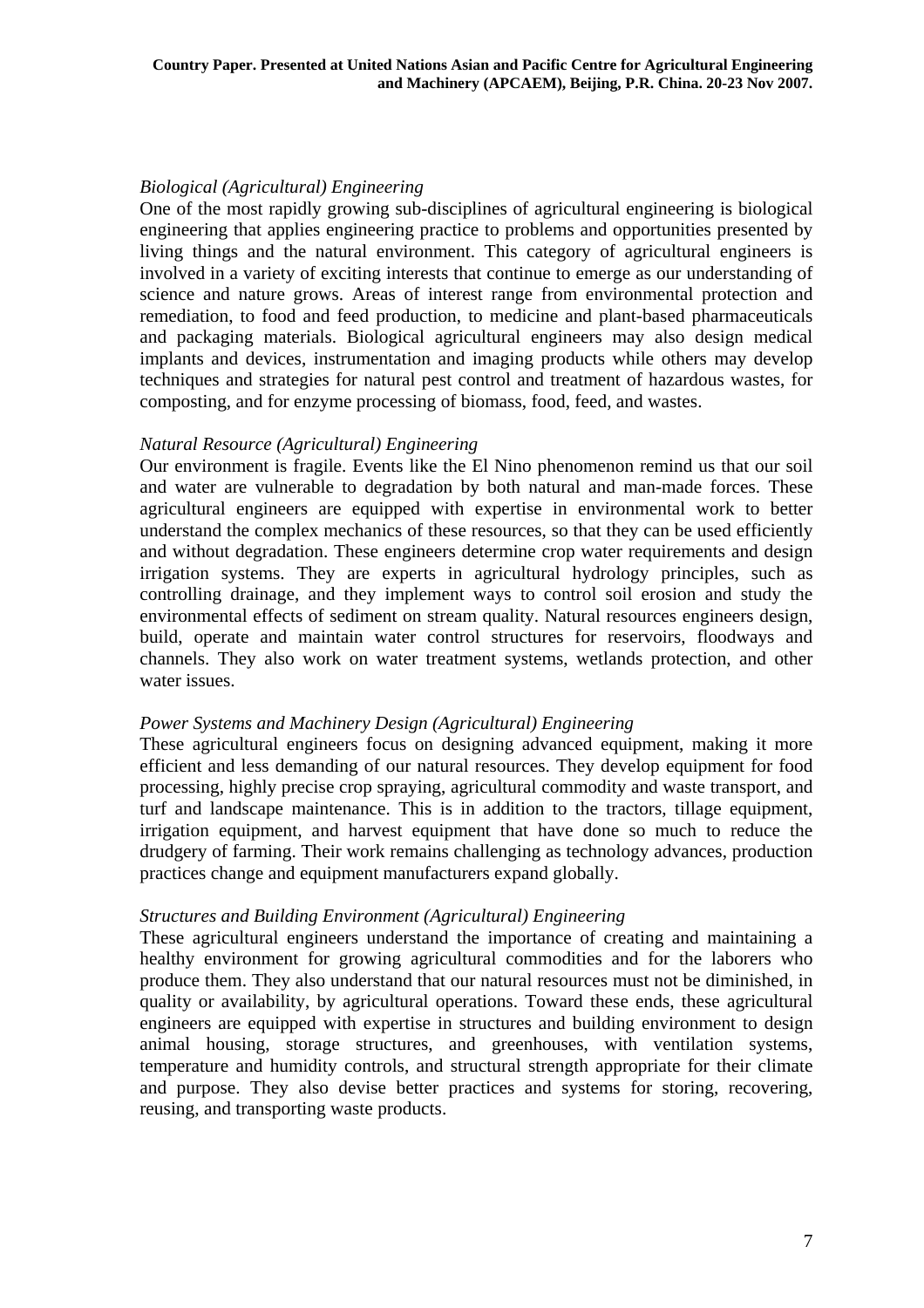### *Food and Bioprocess (Agricultural) Engineering*

Food, fiber, and timber are only the beginning of a long list of products that benefit from efficient use of our natural resources. The list includes biomass fuels, biodegradable packaging materials, and nutraceuticals, pharmaceutical and other products. These engineers understand microbiological processes and use this expertise to develop useful products, to treat municipal, industrial and agricultural wastes, and to improve food safety. They are experts in pasteurization, sterilization, and irradiation, and in the packaging, transportation and storage of perishable products. Food and processing agricultural engineers combine design expertise with manufacturing methods to develop economical and responsible processing solutions for the industry as well as look for ways to reduce waste by devising alternatives for treatment, disposal and utilization.

### *Information and Electrical Technologies (Agricultural) Engineering*

The application of information and electrical technologies in agriculture is very versatile. It is applied to virtually all the other sub-disciplines of agricultural engineering, from machinery design to soil testing to food quality and safety control. Geographic information systems, global positioning systems, machine instrumentation and controls, electro-magnetic, bio-informatics, bio-robotics, machine vision, sensors, spectroscopy are some of the exciting information and electrical technologies being developed and used today in agriculture and agro-based industry.

## *Forest (Agricultural) Engineering*

Agricultural engineers apply engineering principles to solve natural resource and environment problems in forest production systems and related manufacturing industries. Engineering skills and expertise are needed to address problems related to equipment design and manufacturing, forest access systems design and construction; machine-soil interaction and erosion control; forest operations analysis and improvement; decision modeling; and wood product design and manufacturing. Forest engineers are involved in a full range of activities in natural resource management and forest production systems.

## *Energy (Agricultural) Engineering*

Energy is needed to power the machines, devices, and systems in our homes and workplaces. But many of the energy sources are nonrenewable and create undesirable byproducts. Agricultural engineers are at the forefront of the effort to identify and develop viable energy sources such as biomass, methane, and vegetable oil and to make these and other systems cleaner and more efficient. These engineers also develop energy conservation strategies to reduce costs and protect the environment, and they design traditional and alternative energy systems to meet the needs of agricultural operations.

## *Aquacultural (Agricultural) Engineering*

As natural fish supplies are threatened, agricultural engineers are needed to help design farm systems for raising fish and shellfish, as well as ornamental and bait fish. They specialize in water quality, biotechnology, machinery, natural resources, feeding and ventilation systems, and sanitation. They seek ways to reduce pollution from aquacultural discharges, to reduce excess water use, and to improve farm systems. They also work with aquatic animal harvesting, sorting, and processing.

### *Nursery and Greenhouse (Agricultural) Engineering*

Nursery and greenhouse operations like large-scale production agriculture have many similar needs such as irrigation, mechanization, disease and pest control, and nutrient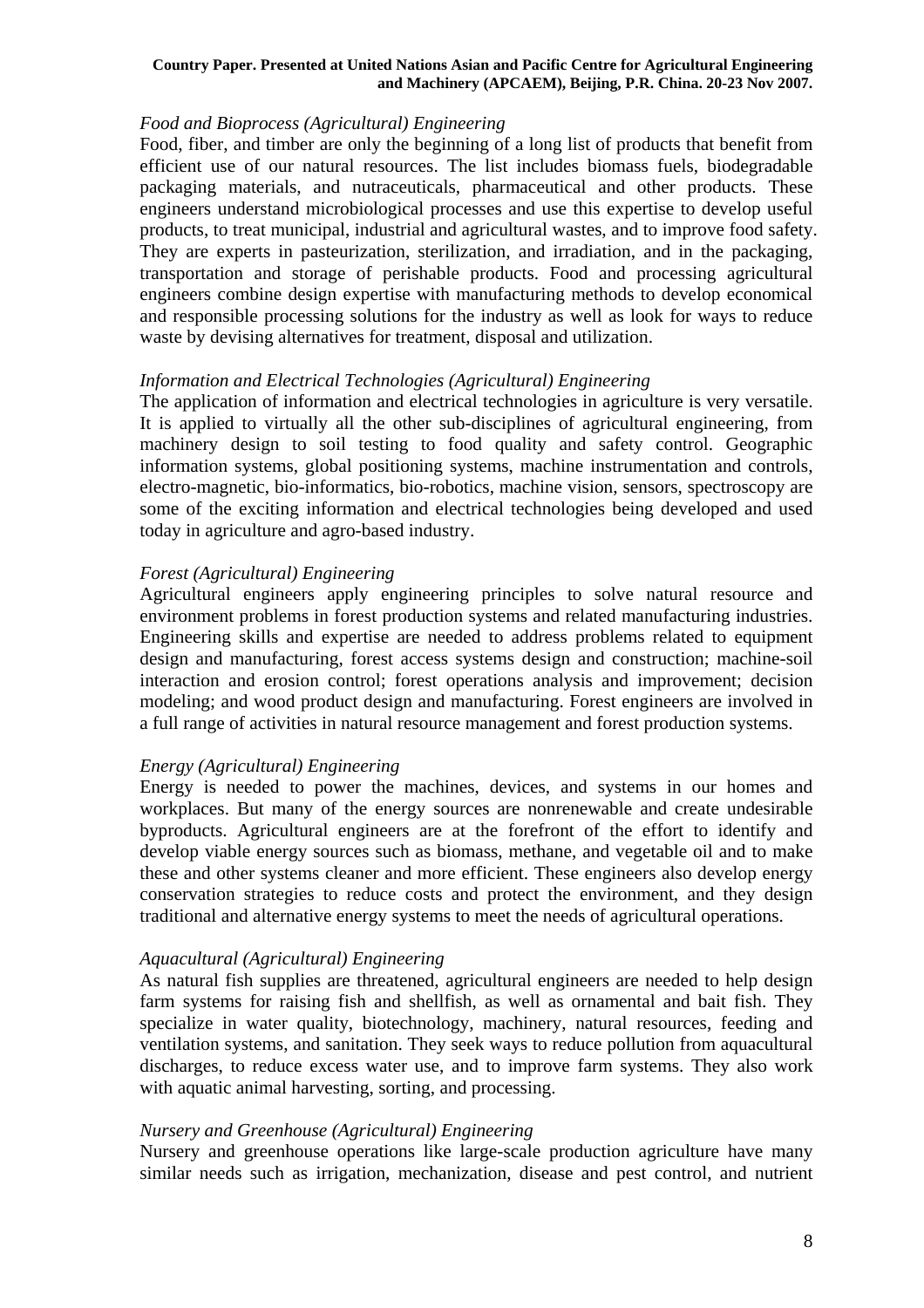application. However, other engineering needs also present themselves in nursery and greenhouse operations such as equipment for transplanting; control systems for temperature, humidity, and ventilation; and plant biology issues, such as hydroponics, tissue culture, and seedling propagation methods.

### *Safety and Health in Agricultural Engineering*

Farming is one of the few industries in which the families work and live on the premises and are at risk for injuries, illness, and death. Agricultural engineers analyze health and injury data, the use and possible misuse of machines, and equipment in compliance with standards and regulation. They constantly look for ways in which the safety of equipment, materials and agricultural practices can be improved and for ways in which safety and health issues can be communicated to the public.

# **STRATEGIC AND DIRECTION OF AGRUCULTUAL ENGINEERING**

In the face of labor shortage occurring in the agricultural sector, the agricultural machinery industry is a critical support industry to the sector. Befitting this role, it would be given an integrated attention in terms of direction and structural development in addition to financial incentives and other supports to ensure its accelerated growth. The dependence by the agricultural sector on unskilled foreign labor would be reduced.

Their employment would be restricted to agricultural operations that currently cannot be mechanized. Incentives would be given for agricultural producers to adopt capital intensive mechanization and automation technologies. The introduction of high technology in mechanization and automation of agricultural production would be intensified. R&D programme and technology transfer work in this area would be strengthened.

National Committee on Agricultural Mechanization and Automation will be established to provide strategic direction and coordination on all aspects of agricultural mechanization (i.e. application of agricultural engineering inputs). Its members would comprise representatives from the public and private sectors. A technical committee and a permanent secretariat would assist the committee.

The 'Malaysian Network on Agricultural Mechanization and Automation' would be established to facilitate technology awareness, information sharing, and industry feedback. This government-sponsored network or information hub (iHub) would draw its membership form the general public, government agencies, and private sectors with interest in the industry. It would set-up an Implementation Task Force, an iHub Internet Website, Mechanization Information Unit and Newsletter. It would be a programme under the National Committee on Agricultural Mechanization and Automation.

The Implementation Task Force would undertake national baseline technical, economic and socio-economic surveys. It would then undertake the identification and quantification of national mechanization priorities. Emphasis would be placed on land and crop adaptation for Mechanized production. They include the development of strategies and action plans in land consolidation, land leveling, input/output access, irrigation and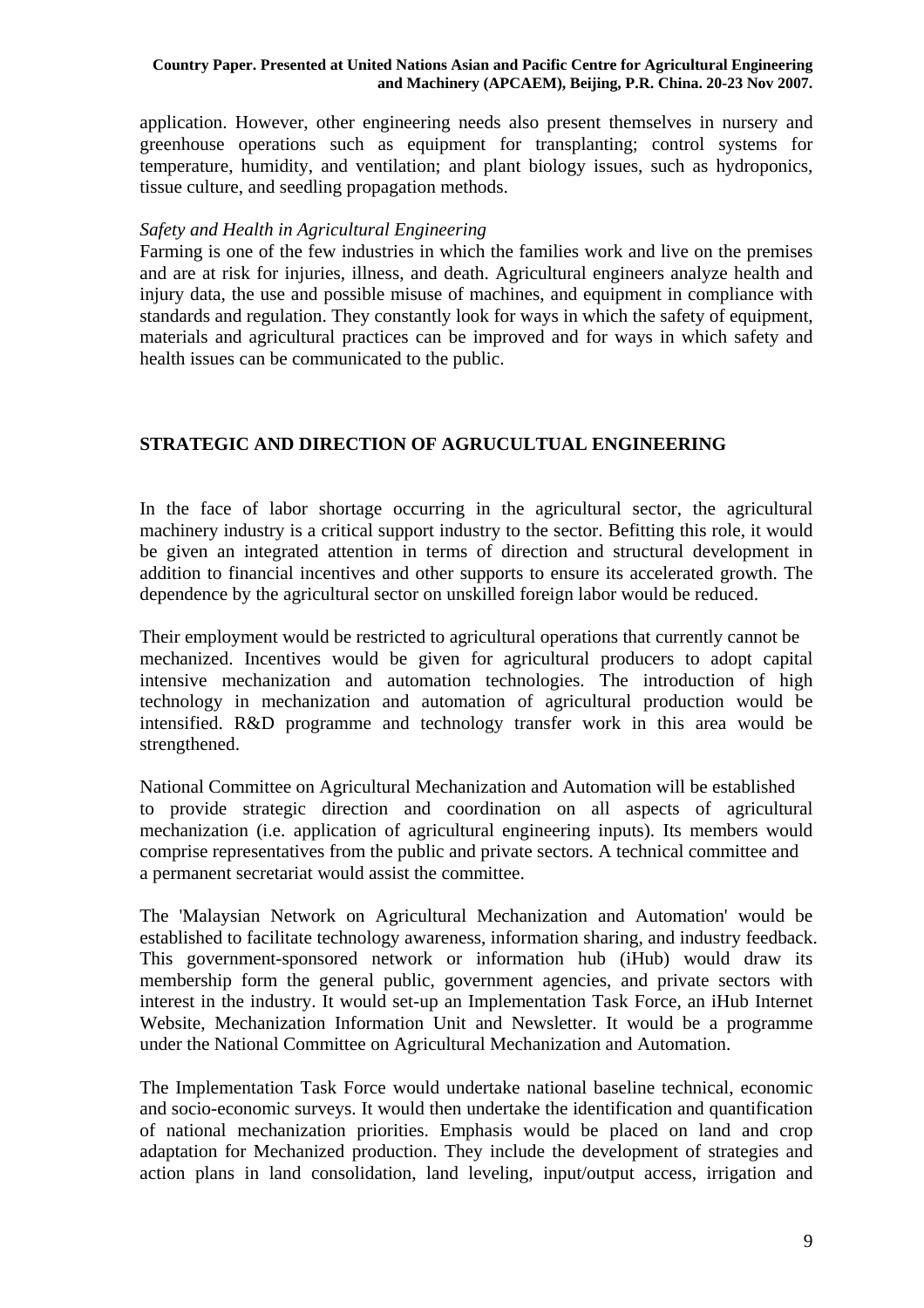drainage, cropping layout, adaptive plant breeding, demonstration farms and commercial farming.

Strategies on accelerated transfer of global technologies would be implemented. They include the establishment of Technology Transfer Fund and the development of action plans in technology identification, acquisition, field evaluation, commercialization and extension.

Detailed action plans would be developed to strengthen and streamline research, development and commercialization on the agricultural engineering mechanization of the farm and factories (food and non-food processing). The plans would cover Priority R&D (Research and development), Vision 2020 R&D and joint venture R&D with local and international manufacturers.

Private sector involvement in agricultural engineering would be promoted by providing financial incentives, and creating favorable business environment for their participation. They include development of strategies and action plans for farm machinery contractors, farmer owner-operators of machinery, SMI (Small and Medium Scale) development, finance-credit facilities and entrepreneur development packages Strategies in Human Resource development would be comprehensive and would cover higher education, vocational training, DOA (Department of Agriculture) training, School Net adult education, Internet extension, and DOA extension.

## **CONCLUSION**

Agricultural engineering is necessary to provide technologies for farm mechanization, irrigation, electrification, structures and food processing. It has contributed significantly to the industrialization of the Malaysian agriculture and it has brought Malaysian agriculture into the present Information Age.

The use of agricultural engineering inputs in agricultural production and agro-based processing is essential to overcome the various operational constraints such as unfavorable plant growth environment, high handling losses and inefficient work rate. High technology farming, including hybrids for rice, and other grains, better methods of soil conservation and irrigation, and the use of fertilizers has led to a significant increase in the production of food in this country, particularly rice. Malaysian agriculture should now position and prepare itself to adopt the latest contribution from agricultural engineering which include precision agriculture, animal waste management, nutrient transport and water quality, food safety, crop bio-processing and bio-sensors.

As the Malaysian population increases, more food, energy, and goods are required. Our natural resources are limited and while it is necessary to produce more with less, it is equally important that the higher productivity does not degrade our environment. In the search for new ways to use agricultural products, byproducts, and wastes, our agricultural engineers should come up with viable, environmentally sustainable solutions. Our agricultural engineers should ensure the sustainability of the necessities of life. They